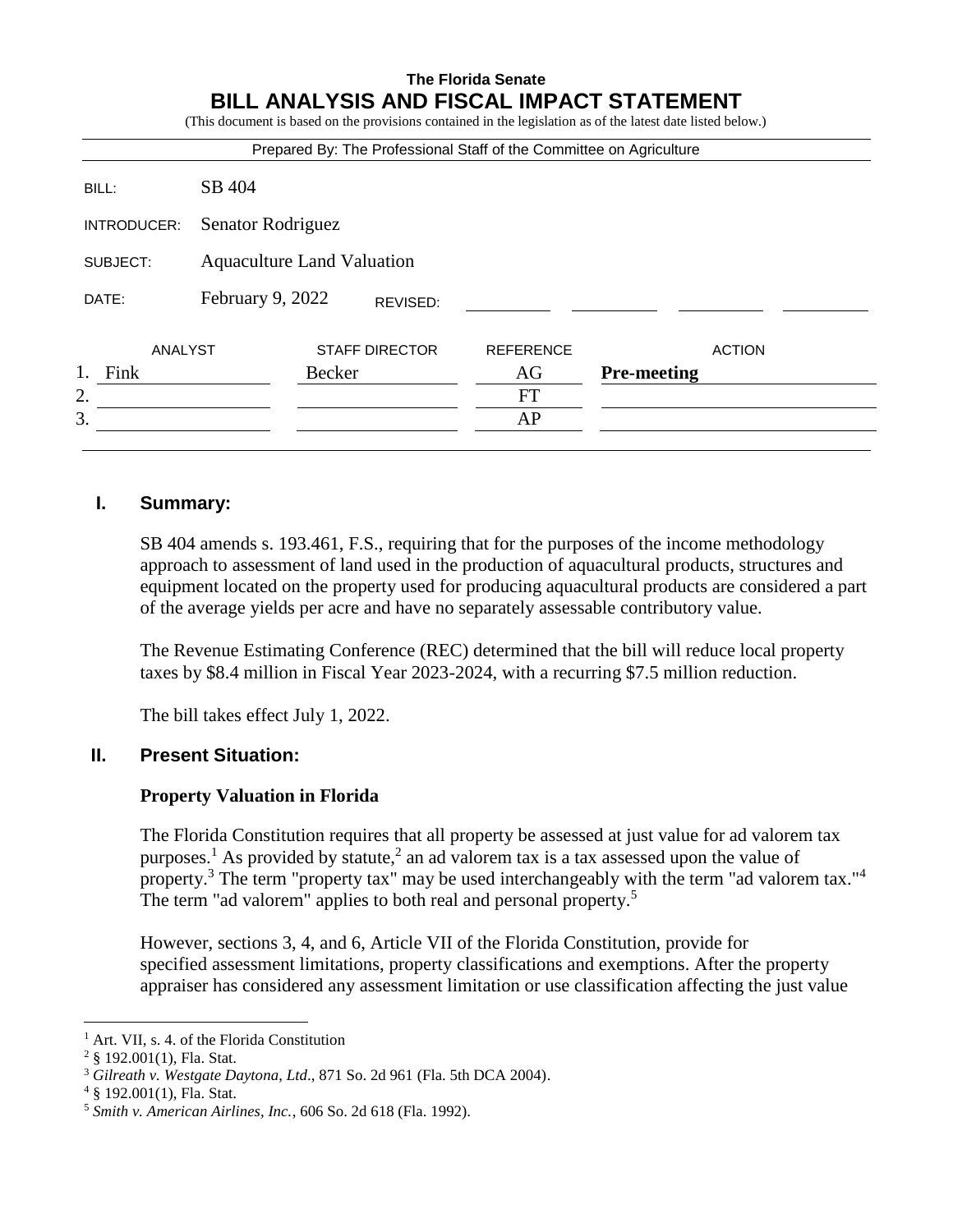of a property, the assessed value is determined. The assessed value is then reduced by any applicable exemptions to produce the taxable value.<sup>6</sup> Property owners denied classifications or exemptions by the property appraiser may appeal to the value adjustment board.<sup>7</sup>

#### **Agricultural Classification and Assessment**

Pursuant to s. 4, Art. VII of the State Constitution, all agricultural land is assessed solely on the basis of its character or use.<sup>8</sup> For property to be classified as agricultural land, it must be used "primarily for bona fide agricultural purposes."<sup>9</sup> Section 193.461(5), F.S., defines "agricultural purposes" to include, but is not limited to: horticulture; floriculture; viticulture; forestry; dairy; livestock; poultry; bee; pisciculture, when the land is used principally for the production of tropical fish; aquaculture; sod farming; all forms of farm products and farm production.<sup>10</sup>

Agricultural classification for land valuation was first created by s. 193.201, F.S. in 1959 because of the express finding that "... much of the recent real estate development has tended to increase assessments on farm and agricultural lands and other agricultural products to unreasonable and unprofitable proportions, thus forcing many persons to give up their livelihood because of being taxed out of existence." <sup>11</sup>

#### **Income Methodology Approach**

Section 193.461, F.S., provides requirements and directions to property appraisers for the assessment of agricultural lands. There are listed criteria for assessment, one of which is the income methodology approach which uses actual agricultural production on a parcel of property as a measure of the value of that particular property. Under this approach, productive agricultural property is assessed in a manner that reflects the rises and falls in the agriculture business by using a five-year moving average to establish the property's value.<sup>12</sup>

In 1999 s. 193.461, F.S, was amended to provide that for purposes of the income methodology approach to assessment of property used for agricultural purposes, irrigation systems, including pumps and motors, physically attached to the land shall only be included in the calculation of production revenue.<sup>13</sup> In 2001, s. 193.461, F.S was amended again, requiring litter containment structures located on producing poultry farms and animal waste nutrient containment structures located on producing dairy farms to also be assessed by the methodology described in subparagraph  $1<sup>14</sup>$  In 2010, certain structures and improvements used in horticultural production

 $\overline{a}$ <sup>6</sup> *See* s. 196.031, F.S.

<sup>7</sup> *See* ss. 193.461, 193.503, and 193.625, F.S.

<sup>8</sup> Art. VII, s. 4(a), of the Florida Constitution.

 $9$  Section 193.461(3)(b), F.S.

 $10$  Section 193.461(5), F.S.

<sup>11</sup> Ch. 59-226, Laws of Florida [s. 193.201, F. S. 1959)(*see also* Fl. Att'y Gen. Op. No. AGO 75-134 (May 9, 1975)).

<sup>12</sup> *See* s. 193.461, F.S.

<sup>13</sup> TAXATION AND FINANCE—AD VALOREM TAX ASSESSMENT, 1999 Fla. Sess. Law Serv. Ch. 99-351 (H.B. 1639) (WEST)

<sup>14</sup> Laws 2001, ch. 2001-279, § 4,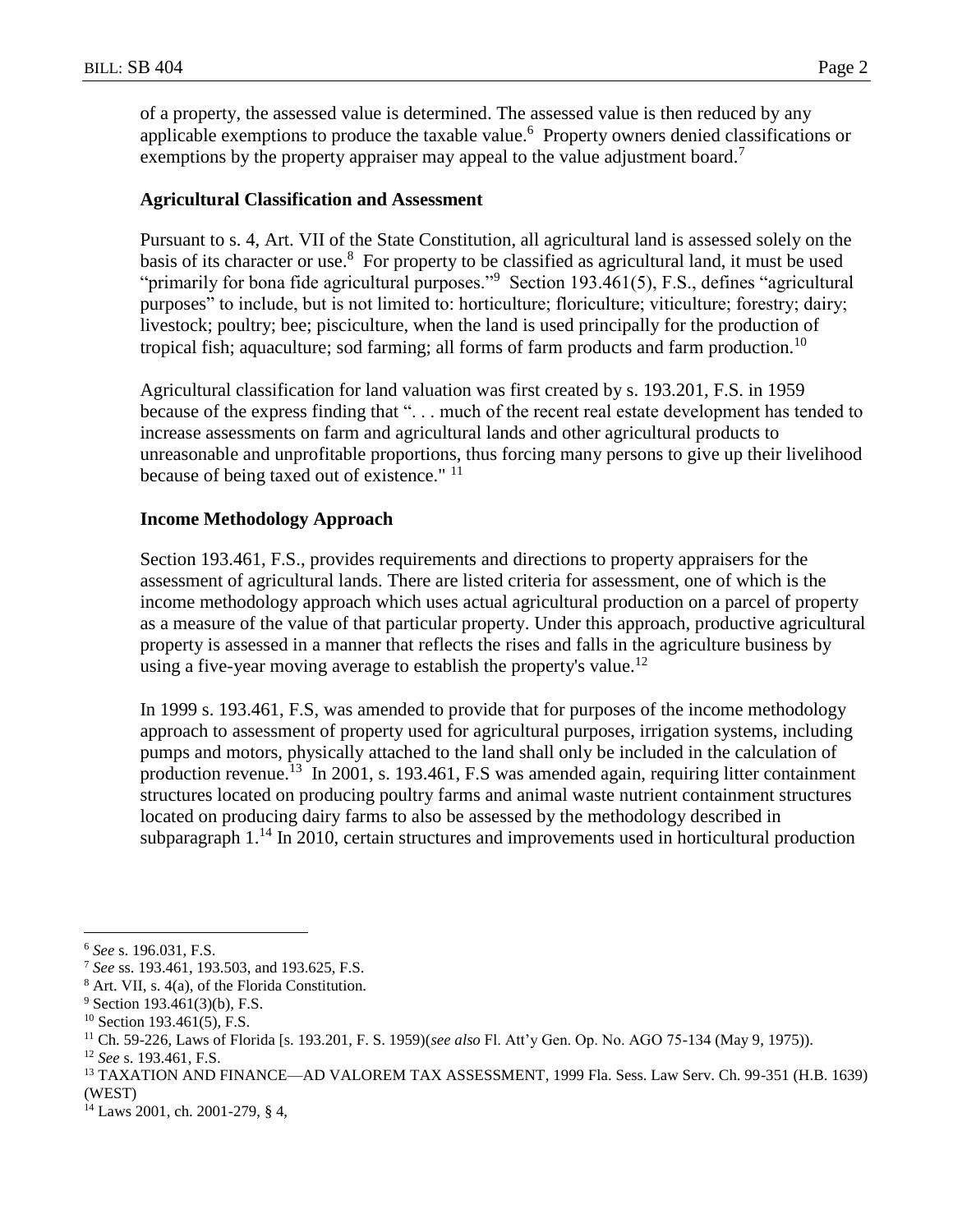were added<sup>15</sup>, and in 2018, screened enclosed structures used in horticultural production were added. 16

# **III. Effect of Proposed Changes:**

SB 404 amends s. 193.461, F.S., requiring that for the purposes of the income methodology approach to assessment of land used in the production of aquacultural products, structures and equipment located on the property used for producing aquacultural products are considered a part of the average yields per acre and have no separately assessable contributory value.

The bill takes effect July 1, 2022.

## **IV. Constitutional Issues:**

A. Municipality/County Mandates Restrictions:

None.

B. Public Records/Open Meetings Issues:

None.

C. Trust Funds Restrictions:

None.

D. State Tax or Fee Increases:

None.

E. Other Constitutional Issues:

None.

## **V. Fiscal Impact Statement:**

A. Tax/Fee Issues:

The Revenue Estimating Conference (REC) determined that the bill will reduce local property taxes by \$8.4 million in Fiscal Year 2021-2024, with a recurring \$7.5 million reduction.

B. Private Sector Impact:

None.

 $\overline{a}$ 

<sup>15</sup> Laws 2010, c. 2010-277, § 1,

<sup>16</sup> Laws 2018, c. 2018-84, § 1,